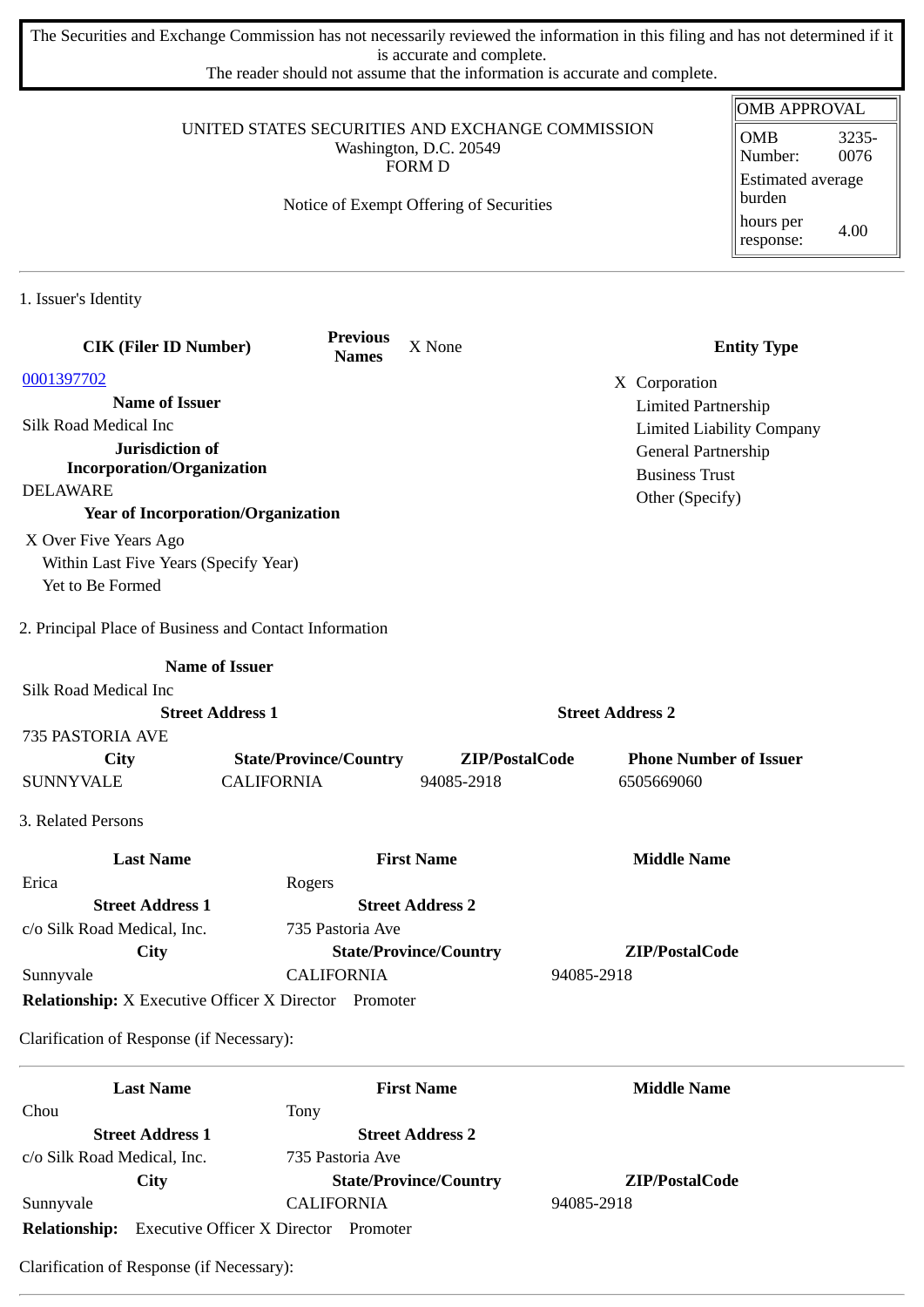| <b>Last Name</b>                                             | <b>First Name</b>             | <b>Middle Name</b> |
|--------------------------------------------------------------|-------------------------------|--------------------|
| Slattery                                                     | John                          |                    |
| <b>Street Address 1</b>                                      | <b>Street Address 2</b>       |                    |
| c/o Silk Road Medical, Inc.                                  | 735 Pastoria Ave              |                    |
| City                                                         | <b>State/Province/Country</b> | ZIP/PostalCode     |
| Sunnyvale                                                    | <b>CALIFORNIA</b>             | 94085-2918         |
| <b>Relationship:</b> X Executive Officer  Director  Promoter |                               |                    |
| Clarification of Response (if Necessary):                    |                               |                    |
| <b>Last Name</b>                                             | <b>First Name</b>             | <b>Middle Name</b> |
| Knauf                                                        | Noah                          |                    |
| <b>Street Address 1</b>                                      | <b>Street Address 2</b>       |                    |
| c/o Silk Road Medical, Inc.                                  | 735 Pastoria Ave              |                    |
| <b>City</b>                                                  | <b>State/Province/Country</b> | ZIP/PostalCode     |
| Sunnyvale                                                    | <b>CALIFORNIA</b>             | 94085-2918         |
| <b>Relationship:</b> Executive Officer X Director Promoter   |                               |                    |
| Clarification of Response (if Necessary):                    |                               |                    |
| <b>Last Name</b>                                             | <b>First Name</b>             | <b>Middle Name</b> |
| Lasersohn                                                    | <b>Jack</b>                   |                    |
| <b>Street Address 1</b>                                      | <b>Street Address 2</b>       |                    |
| c/o Silk Road Medical, Inc.                                  | 735 Pastoria Ave              |                    |
| City                                                         | <b>State/Province/Country</b> | ZIP/PostalCode     |
| Sunnyvale                                                    | <b>CALIFORNIA</b>             | 94085-2918         |
| <b>Relationship:</b> Executive Officer X Director Promoter   |                               |                    |
| Clarification of Response (if Necessary):                    |                               |                    |
| <b>Last Name</b>                                             | <b>First Name</b>             | <b>Middle Name</b> |
| Oettinger                                                    | Philip                        | Η.                 |
| <b>Street Address 1</b>                                      | <b>Street Address 2</b>       |                    |
| c/o Silk Road Medical, Inc.                                  | 735 Pastoria Ave              |                    |
| <b>City</b>                                                  | <b>State/Province/Country</b> | ZIP/PostalCode     |
| Sunnyvale                                                    | <b>CALIFORNIA</b>             | 94085-2918         |
| <b>Relationship:</b> X Executive Officer                     | Director Promoter             |                    |
| Clarification of Response (if Necessary):                    |                               |                    |
| <b>Last Name</b>                                             | <b>First Name</b>             | <b>Middle Name</b> |
| Mott                                                         | Richard                       |                    |
| <b>Street Address 1</b>                                      | <b>Street Address 2</b>       |                    |
| c/o Silk Road Medical, Inc.                                  | 735 Pastoria Ave              |                    |
| City                                                         | <b>State/Province/Country</b> | ZIP/PostalCode     |
| Sunnyvale                                                    | <b>CALIFORNIA</b>             | 94085-2918         |
| <b>Relationship:</b> X Executive Officer X Director Promoter |                               |                    |
| Clarification of Response (if Necessary):                    |                               |                    |
| <b>Last Name</b>                                             | <b>First Name</b>             | <b>Middle Name</b> |
| Weatherman                                                   | Elizabeth                     |                    |
| <b>Street Address 1</b>                                      | <b>Street Address 2</b>       |                    |
| c/o Silk Road Medical, Inc.                                  | 735 Pastoria Ave              |                    |
| City                                                         | <b>State/Province/Country</b> | ZIP/PostalCode     |
| Sunnyvale                                                    | <b>CALIFORNIA</b>             | 94085              |
|                                                              |                               |                    |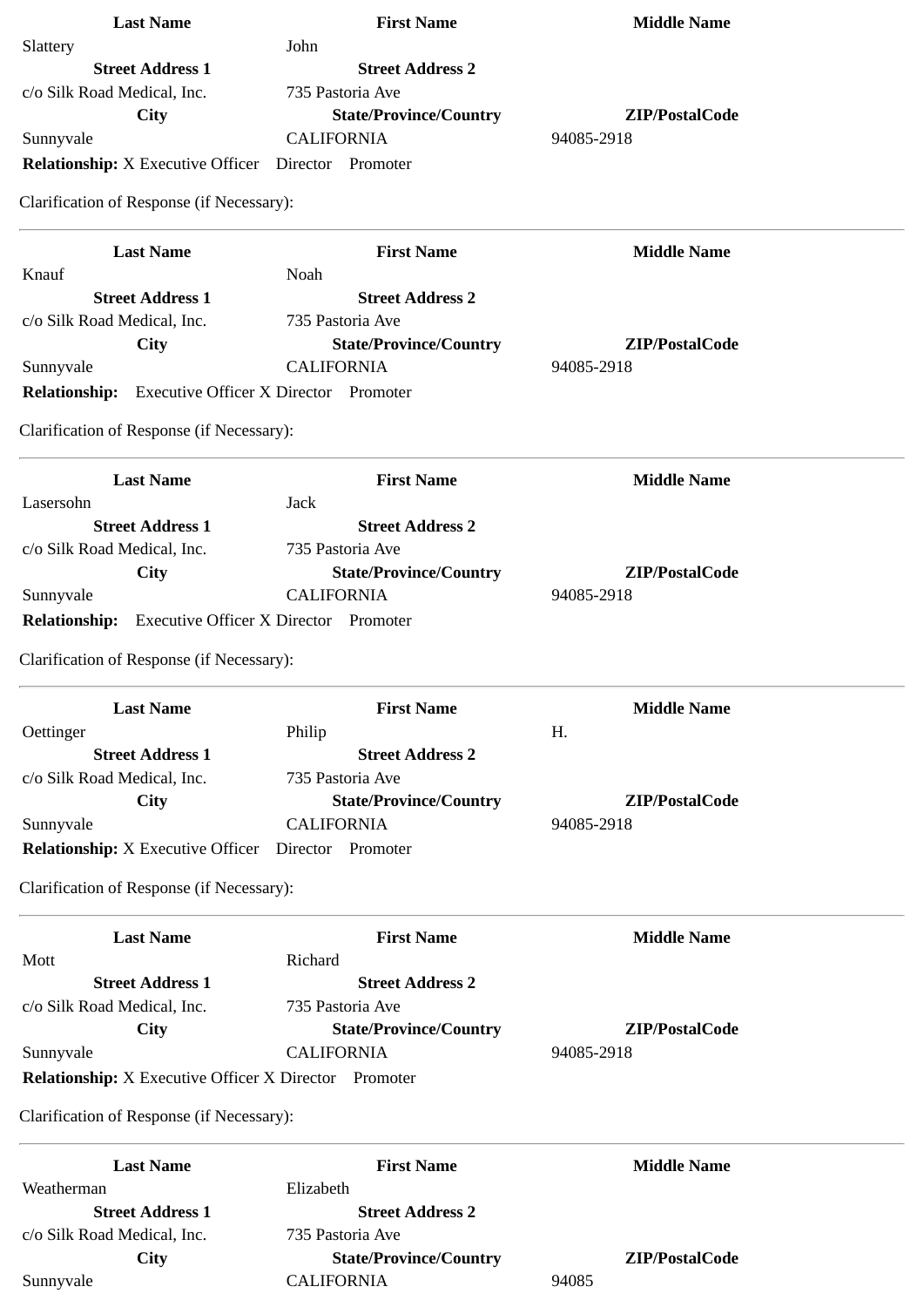# **Relationship:** Executive Officer X Director Promoter

Clarification of Response (if Necessary):

## 4. Industry Group

| Agriculture                                           |                | <b>Health Care</b>         | Retailing                 |
|-------------------------------------------------------|----------------|----------------------------|---------------------------|
| <b>Banking &amp; Financial Services</b>               |                | Biotechnology              | Restaurants               |
| <b>Commercial Banking</b>                             |                | Health Insurance           | Technology                |
| Insurance                                             |                | Hospitals & Physicians     | Computers                 |
| Investing<br><b>Investment Banking</b>                |                | Pharmaceuticals            | Telecommunications        |
| Pooled Investment Fund                                |                | X Other Health Care        | Other Technology          |
| Is the issuer registered as                           |                | Manufacturing              | Travel                    |
| an investment company under<br>the Investment Company |                | <b>Real Estate</b>         | Airlines & Airports       |
| Act of 1940?                                          |                | Commercial                 | Lodging & Conventions     |
| <b>Yes</b>                                            | N <sub>0</sub> | Construction               | Tourism & Travel Services |
| Other Banking & Financial Services                    |                | <b>REITS &amp; Finance</b> | Other Travel              |
| <b>Business Services</b>                              |                | Residential                | Other                     |
| Energy                                                |                | <b>Other Real Estate</b>   |                           |
| Coal Mining                                           |                |                            |                           |
| <b>Electric Utilities</b>                             |                |                            |                           |
| <b>Energy Conservation</b>                            |                |                            |                           |
| <b>Environmental Services</b>                         |                |                            |                           |
|                                                       |                |                            |                           |

- Oil & Gas
- Other Energy

#### 5. Issuer Size

| <b>Revenue Range</b>             | OR. | <b>Aggregate Net Asset Value Range</b> |
|----------------------------------|-----|----------------------------------------|
| No Revenues                      |     | No Aggregate Net Asset Value           |
| $$1 - $1,000,000$                |     | $$1 - $5,000,000$                      |
| $$1,000,001 - $5,000,000$        |     | \$5,000,001 - \$25,000,000             |
| $$5,000,001 -$<br>\$25,000,000   |     | $$25,000,001 - $50,000,000$            |
| $$25,000,001 -$<br>\$100,000,000 |     | \$50,000,001 - \$100,000,000           |
| Over \$100,000,000               |     | Over \$100,000,000                     |
| X Decline to Disclose            |     | Decline to Disclose                    |
| Not Applicable                   |     | Not Applicable                         |
|                                  |     |                                        |

## 6. Federal Exemption(s) and Exclusion(s) Claimed (select all that apply)

| Rule $504(b)(1)$ (not (i), (ii) or (iii)) | <b>Rule 505</b>                     |                    |
|-------------------------------------------|-------------------------------------|--------------------|
| Rule 504 (b) $(1)(i)$                     | X Rule 506                          |                    |
| Rule 504 (b) $(1)(ii)$                    | Securities Act Section 4(5)         |                    |
| Rule 504 (b)(1)(iii)                      | Investment Company Act Section 3(c) |                    |
|                                           | Section $3(c)(1)$                   | Section $3(c)(9)$  |
|                                           | Section $3(c)(2)$                   | Section $3(c)(10)$ |
|                                           | Section $3(c)(3)$                   | Section $3(c)(11)$ |
|                                           | Section $3(c)(4)$                   | Section $3(c)(12)$ |
|                                           | Section $3(c)(5)$                   | Section $3(c)(13)$ |
|                                           | Section $3(c)(6)$                   | Section $3(c)(14)$ |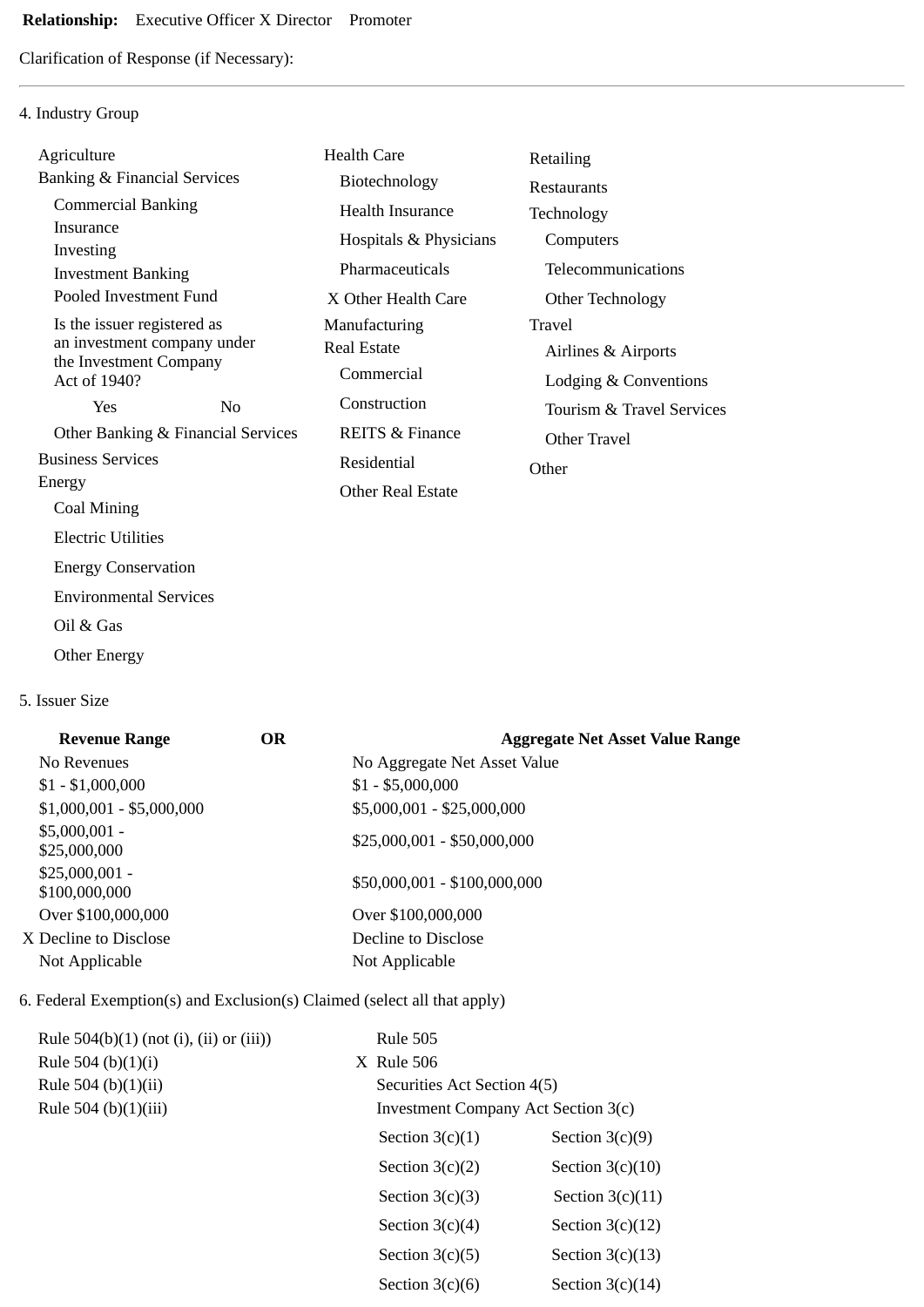| Section $3(c)(7)$                                                                                                                                                                                                       |                                                                                                                           |
|-------------------------------------------------------------------------------------------------------------------------------------------------------------------------------------------------------------------------|---------------------------------------------------------------------------------------------------------------------------|
| 7. Type of Filing                                                                                                                                                                                                       |                                                                                                                           |
| X New Notice Date of First Sale 2013-04-25<br>First Sale Yet to Occur<br>Amendment                                                                                                                                      |                                                                                                                           |
| 8. Duration of Offering                                                                                                                                                                                                 |                                                                                                                           |
| Does the Issuer intend this offering to last more than one year?                                                                                                                                                        | Yes X No                                                                                                                  |
| 9. Type(s) of Securities Offered (select all that apply)                                                                                                                                                                |                                                                                                                           |
| X Equity<br>Debt<br>Option, Warrant or Other Right to Acquire Another Security<br>Security to be Acquired Upon Exercise of Option, Warrant or<br>Other Right to Acquire Security                                        | Pooled Investment Fund Interests<br>Tenant-in-Common Securities<br><b>Mineral Property Securities</b><br>Other (describe) |
| 10. Business Combination Transaction                                                                                                                                                                                    |                                                                                                                           |
| Is this offering being made in connection with a business combination transaction, such as<br>a merger, acquisition or exchange offer?                                                                                  | Yes X No                                                                                                                  |
| Clarification of Response (if Necessary):                                                                                                                                                                               |                                                                                                                           |
| 11. Minimum Investment                                                                                                                                                                                                  |                                                                                                                           |
| Minimum investment accepted from any outside investor \$2 USD                                                                                                                                                           |                                                                                                                           |
| 12. Sales Compensation                                                                                                                                                                                                  |                                                                                                                           |
| Recipient                                                                                                                                                                                                               | Recipient CRD Number X None                                                                                               |
| (Associated) Broker or Dealer X None                                                                                                                                                                                    | (Associated) Broker or Dealer CRD Number X None                                                                           |
| <b>Street Address 1</b>                                                                                                                                                                                                 | <b>Street Address 2</b>                                                                                                   |
| City<br>State(s) of Solicitation (select all that apply)<br><b>All States</b><br>Check "All States" or check individual States                                                                                          | State/Province/Country<br>ZIP/Postal Code<br>Foreign/non-US                                                               |
| 13. Offering and Sales Amounts                                                                                                                                                                                          |                                                                                                                           |
| <b>Total Offering Amount</b><br>\$41,225,794 USD or Indefinite<br><b>Total Amount Sold</b><br>\$38,225,793 USD<br>Total Remaining to be Sold \$3,000,001 USD or Indefinite<br>Clarification of Response (if Necessary): |                                                                                                                           |

Total Offering Amount: \$41,225,794.52 Initial Closing: \$8,225,794.32 on 4/7/2011 First Tranche Supplemental Closing: \$12,999,999.12 on 4/10/2012 Second Tranche Supplemental Closing: \$17,000,000.24 on 4/25/2013 Total Remaining: \$3,000,000.84

#### 14. Investors

Select if securities in the offering have been or may be sold to persons who do not qualify as accredited investors, and enter the number of such non-accredited investors who already have invested in the offering. Regardless of whether securities in the offering have been or may be sold to persons who do not qualify as accredited investors, enter the total number of investors who already have invested in the offering:

### 15. Sales Commissions & Finder's Fees Expenses

Provide separately the amounts of sales commissions and finders fees expenses, if any. If the amount of an expenditure is not known, provide an estimate and check the box next to the amount.

 $\sqrt{4}$